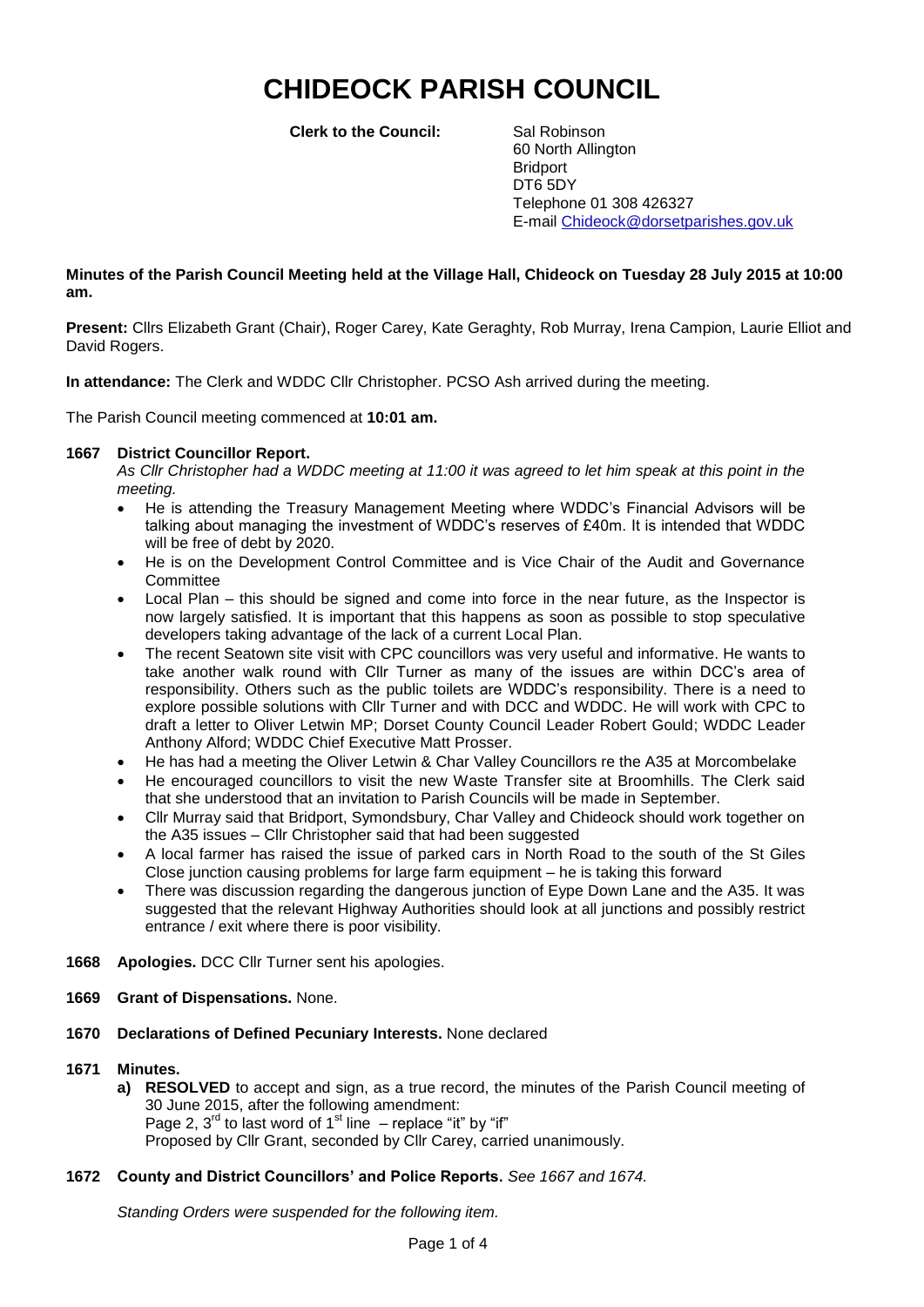#### **1673 Democratic Period.** No members of the public were present.

*Standing Orders were resumed.*

- **1674 Police Report.** *PCSO Ash was asked to give his report when he arrived at this point in the meeting.*
	- Cars are being targeted at places such as Langdon Woods; in addition the warning notices are being removed
	- A work van was damaged in Symondsbury
	- Damage has been caused to hooks used to attached signage at the Eype Centre for the Arts
	- There have been several instances of sheep worrying by dogs. The police are encouraging dog owners to have third party insurance and reminding farmers that they have a legal right to shoot any dog which is worrying livestock
	- There was some discussion about the need for signage to inform dog owners of the law the police have notices and do put them up but vehicle thefts have priority. It was suggested that, if the police provided notices, they can be put on all village notice boards – he said he would do this.
	- He was asked about the letting off of fireworks late at night is there a "time limit" on this and should the Coast Guard be informed when there is planned in a coastal area? PCSO Ash said he would investigate and send information to the Clerk.
	- He was also asked about "time limits" on the use of vehicle horns again he said he would investigate.

# **1675 Reports / Updates by the Clerk and Councillors.**

Items 1 to 9A on the Actions & Information List were **NOTED**, with the exception of those detailed below, which were discussed in more detail.

- **a) Item 1 – DAPTC AGM motions. AGREED** that the Clerk prepare motions on the following **CC** subjects, and to circulate to all for approval
	- Satellite Navigation issues
	- Effective and speedy enforcement of Development violations and other areas, such as parking on double yellow lines

**AGREED** that the Clerk again ask what has happened in regard to resolutions passed at **CC** DAPTC AGMs and then forwarded to NALC for consideration and possible inclusion in the next NALC AGM

- **b) Item 4 – Disabled Parking Bay Sea Hill Lane. AGREED** that residents be asked their views via an article in the Chideock News. Clerk to ask DCC on the time scale for a TRO to remove the bay if this was requested. **CC CC**
- **c) Item 6 – Sea Hill Hedge Cutting. AGREED** to ask DCC Highways details of their schedule for **CC** hedge cutting; the procedure which should be followed if people / businesses want to cut hedges along DCC highways; how violations on hedge cutting policies should be reported to DCC; what is DCC's enforcement policy? **NOTED** that DCC has recently cut back the hedge in North Road before the 31 July i.e. within the bird nesting period.
- **d) Item 9A – DAPTC Clerk's Seminar. AGREED** that the Clerk can attend if she thinks it would be worthwhile, once the Agenda has been published.

#### **1676 A35 Matters.**

Items 11 to 17 on the Actions & Information List were **NOTED**, with the exception of those detailed below, which were discussed in more detail.

**a) Item 11 – Air Quality.** The Clerk has received a reply regarding when the diffusion tubes are to be changed (29/07/15 and then again on 26/08/15). **AGREED** to ask for a meeting place and **CC** time for 26 August so that Cllr Elliot (and other councillors) can observe the process and ask questions.

The Clerk said she would send information about past Stakeholder meetings and the Action **CC** Plan to all new councillors.

**AGREED** to place information about the Air Quality Management Area and the latest Air Quality **CC** readings in the Chideock News, on notice boards and on the Community Website; and to invite comment from residents.

#### **The following matter was raised:-**

 The "No Through Road" symbol on the north side of Duck Street at the A35 junction is totally **CC** inadequate. **AGREED** that the Clerk contact DCC Highways.

# **1677 Planning Matters.**

#### **a) Applications.**

**WD/D/15/001432** CLOCK HOUSE INN, MAIN STREET Reinstatement of external and internal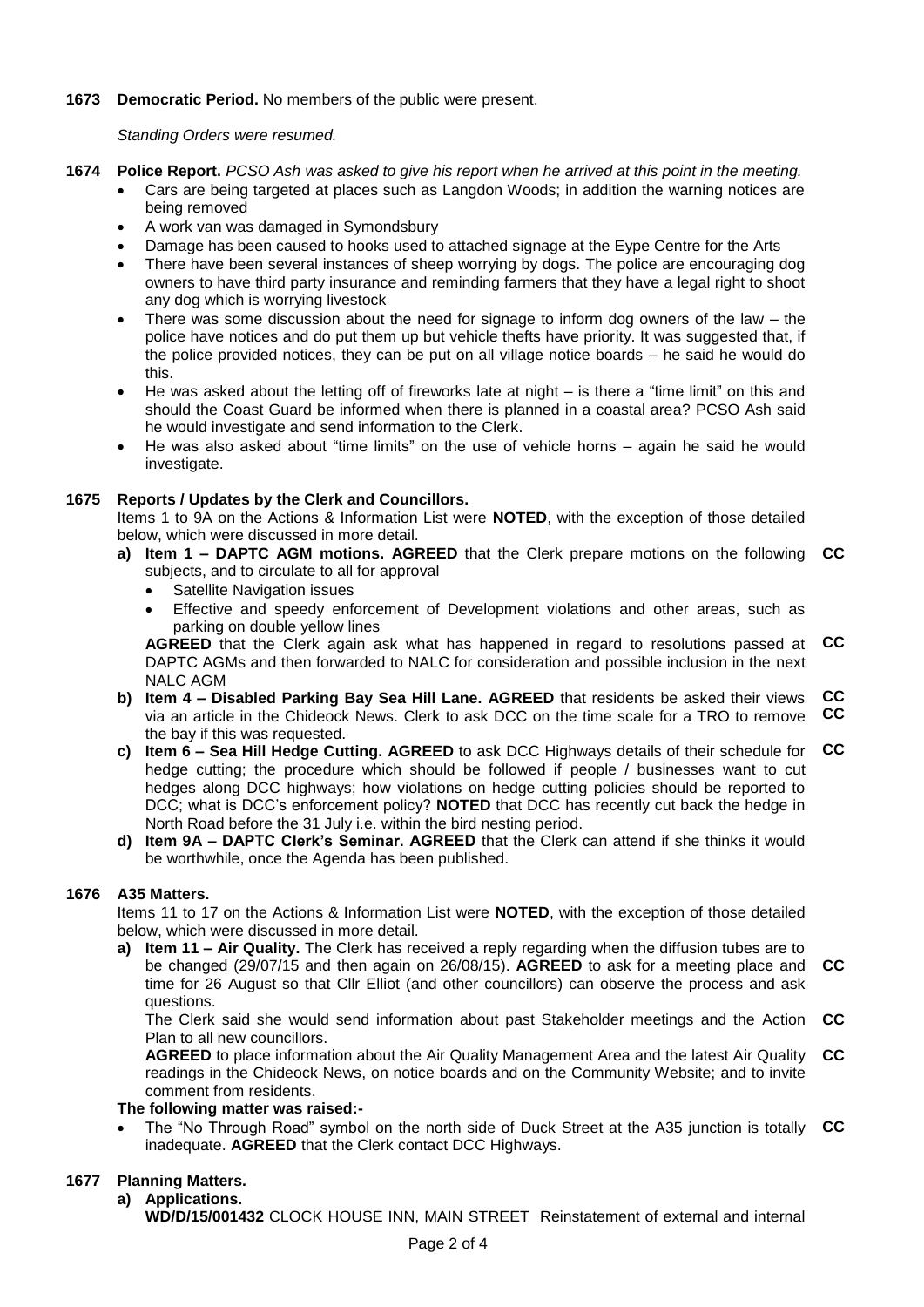fabric of building following fire damage (Listed Building Consent)

*Chideock Parish Council has no objection, subject to the Listed Building Officer's report.*

*The Parish Council hopes that the applicant will incorporate rain water harvesting and that external lighting will be low wattage down lighting.*

*The Parish Council appreciates the various constraints which have lead to the proposed reinstatement of the Skittle Alley as was, and would have supported a more sympathetic external appearance.*

**WD/D/15/001248** PURBECK, MILL LANE Convert existing outbuilding to 2 bedroom self contained annex (Full)

*Chideock Parish Council objects to this application.*

*If granted it will set a precedent for the development of further garden areas in Chideock Parish. There are grave concerns in regard to additional traffic movements in Mill Lane. Planning applications have in the past been refused for that very reason.*

*The Parish Council is concerned that the site plan shows the proposed development area as red-lined within the blue lined area of the whole curtilage, which could imply that the curtilage is to be split. This is not however reflected in the accompanying documentation.*

*If the development is approved then the Parish Council expects a planning condition to be set which clearly states that the development cannot be occupied at any time other than for purposes ancillary to the residential use of the existing dwelling and that the new development cannot be let or sold as a separate unit.* 

*The Parish Council trusts that, if the application is approved, the applicant will incorporate rain water harvesting and that external lighting will be low wattage down lighting, possibly on sensors.*

**b) To consider any applications received after the agenda was circulated**.

# None.

**c) Determinations.**

None.

#### **d) Ridwood Affordable Housing Development.**

Cllr Campion reported that she has asked Magna about their providing equipment for the play area but has not yet received a response**.**

#### **e) Any Other Planning Matters**.

- **i. AONB / Lighting & Dark Skies.** Nothing to report.
- **ii. Enforcement.** Nothing to report.
- **iii. Golden Cap Caravan Park.** Nothing to report.

#### **iv. Mill Lane Bridleway 18.**

Items 18 - 24 on the Actions & Information List were **NOTED.**

- o The report prepared by the community group was **NOTED**.
- $\circ$  A way forward may have been found at the meeting with DCC on 24 July 2015 but there are many questions still to be answered. **CC**
- o **AGREE**D that further action to take this forward be delegated to the Clerk and the councillors and community representatives who attended the meeting.
- o **AGREED** that a meeting of councillors and the community group be held to discuss the way forward.
- o **AGREED** that the Open Spaces Society will be contacted for help if other avenues fail. **CC**
- o **AGREED** that the Clerk will research solicitors who are willing to provide pro bono advice.

#### **v. Seatown.**

Items 24 - 29 on the Actions & Information List were **NOTED.**

Cllr Geraghty and Cllr Carey are preparing a report which will be circulated to all councillors when complete. **RC CC**

**KG/**

**AGREED** to ask Cllr turner to make a site visit to Seatown

Cllr Geraghty reminded councillors that it was Oliver Letwin MP who suggested that Seatown Management meeting be held – perhaps he should be asked if he is willing to be involved again. **CC**

**AGREED** write to to the Anchor Inn asking them to extend the hours for the car park during the week as well as at weekends, subject to the stipulations of the covenant **AGREED** to ask Palmers to reconsider offering Resident's Permits for the car park **AGREED** to ask Palmers to consider "short stay" parking arrangements and to suggest that **CC CC**

the installation of "pay on exit" machines and a barrier might be a way forward.

#### **vi. Other.**

Item 30 on the Actions & Information List was **NOTED**.

#### **1678 Finances.**

Cllr Grant passed £20 from Footpath Guide sales to the Clerk.

**a) Payments.**